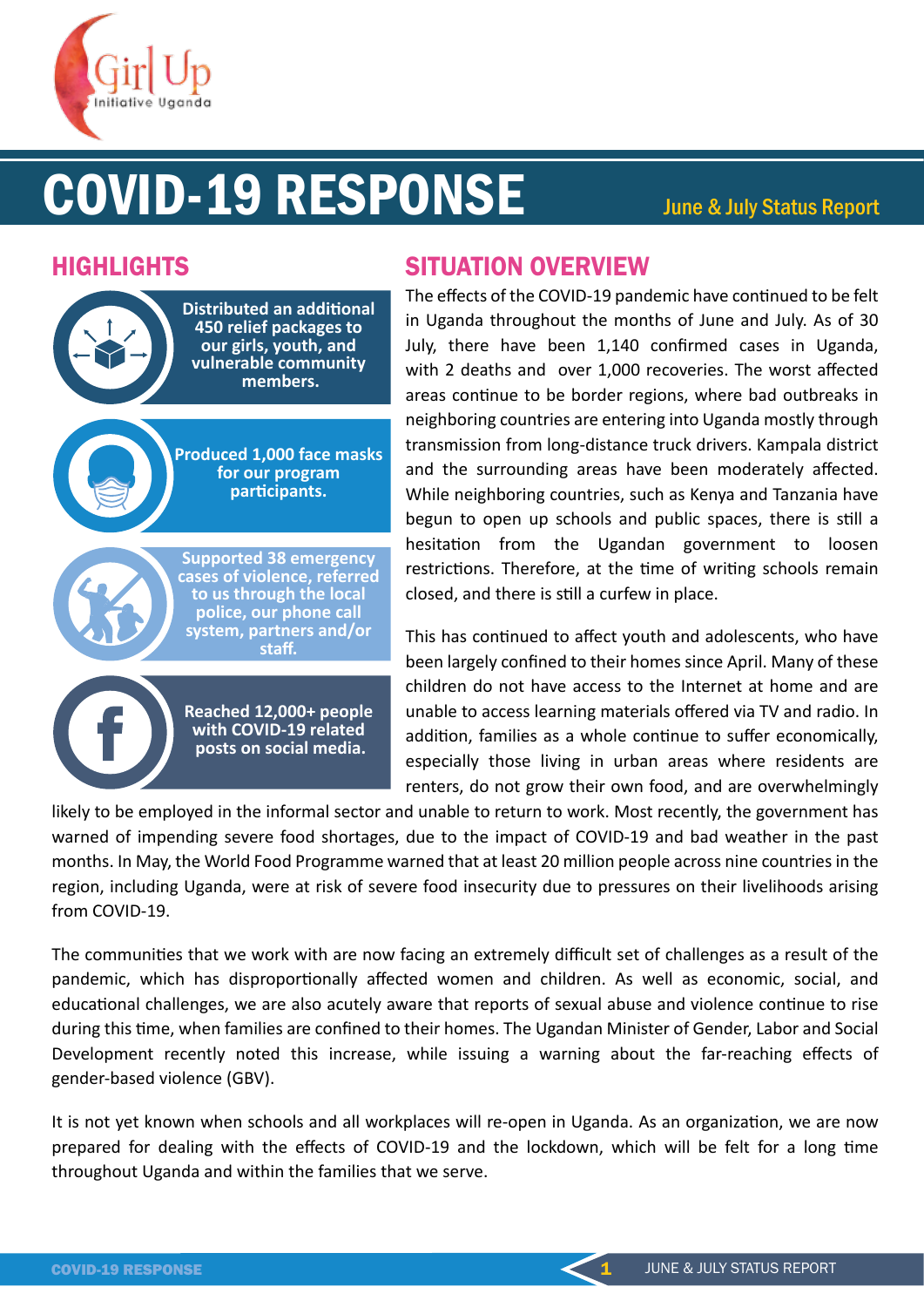# OUR RESPONSE

The COVID-19 pandemic has exacerbated many other issues within Ugandan society, with the most prevalent being increasing cases of gender-based violence (GBV) and abuse or neglect of children at home. We are also starting to see an increase in teenage pregnancies that need immediate health and medical support. When conducting our phone outreaches and distributing relief packages to families, our staff were informed of many emergency cases requiring immediate attention from GUIU within our communities. Many of the cases that have been flagged to our staff since the beginning of the lockdown period require food and/or medical assistance, as those who were living in poverty before the lockdown are seeing their situations deteriorate further.

#### Did you know that 1 in 3 women have experienced violence in her lifetime? This number is **expected to increase during the COVID-19 pandemic and subsequent lockdown.**

## EMERGENCY FUND

In order to tackle this deepening issue, GUIU has expanded our Emergency Fund, by taking on and supporting more cases thanks to increased funding; monitoring cases in a more systematic way – through the creation and use of a new case tracking system; and going beyond cases of GBV to also assist girls and young women with the effects of and needs arising due to unintended pregnancies.

Thus far, the fund has been used to support women and girls on a case-by-case basis, with assistance that is tailored to their needs, through coordination with our staff, local police, and other relevant local authorities and services. As part of this work, in June and July, GUIU's Emergency Fund has supported 38 girls and young women survivors of violence with medical, legal, or food assistance.

In addition, we have compiled and analyzed the data from the psycho-social calls that we have made since April 2020, as part of our outreach. We are using this data to monitor trends in abuse or other concerns, track the most needed assistance, and plan our response in a targeted and tailored way. For instance, the calls enlightened us to the fact that many parents are planning to take their children back to the villages in case schools do not reopen.

"The situation has been quite challenging, **but I am so grateful for the GUIU relief**  package; it came in at the right time. **Now, I am planning to take my girls back to the village in case school does not resume."**

*Judith, AGP parent*



*(GUIU Coaches making psycho-social calls from our office space)*

# COVID-19 TASK FORCE

In June, GUIU set up a COVID-19 Task Force with our Ugandan and US board for strategic decision-making and scenario planning during this time. The Task Force was set-up to include both senior management and members of both boards. We believe that during these challenging times, it is essential to use all the resources and knowledge that our board members have, and to ensure that our decision-making processes are engaging all parts of the organization.

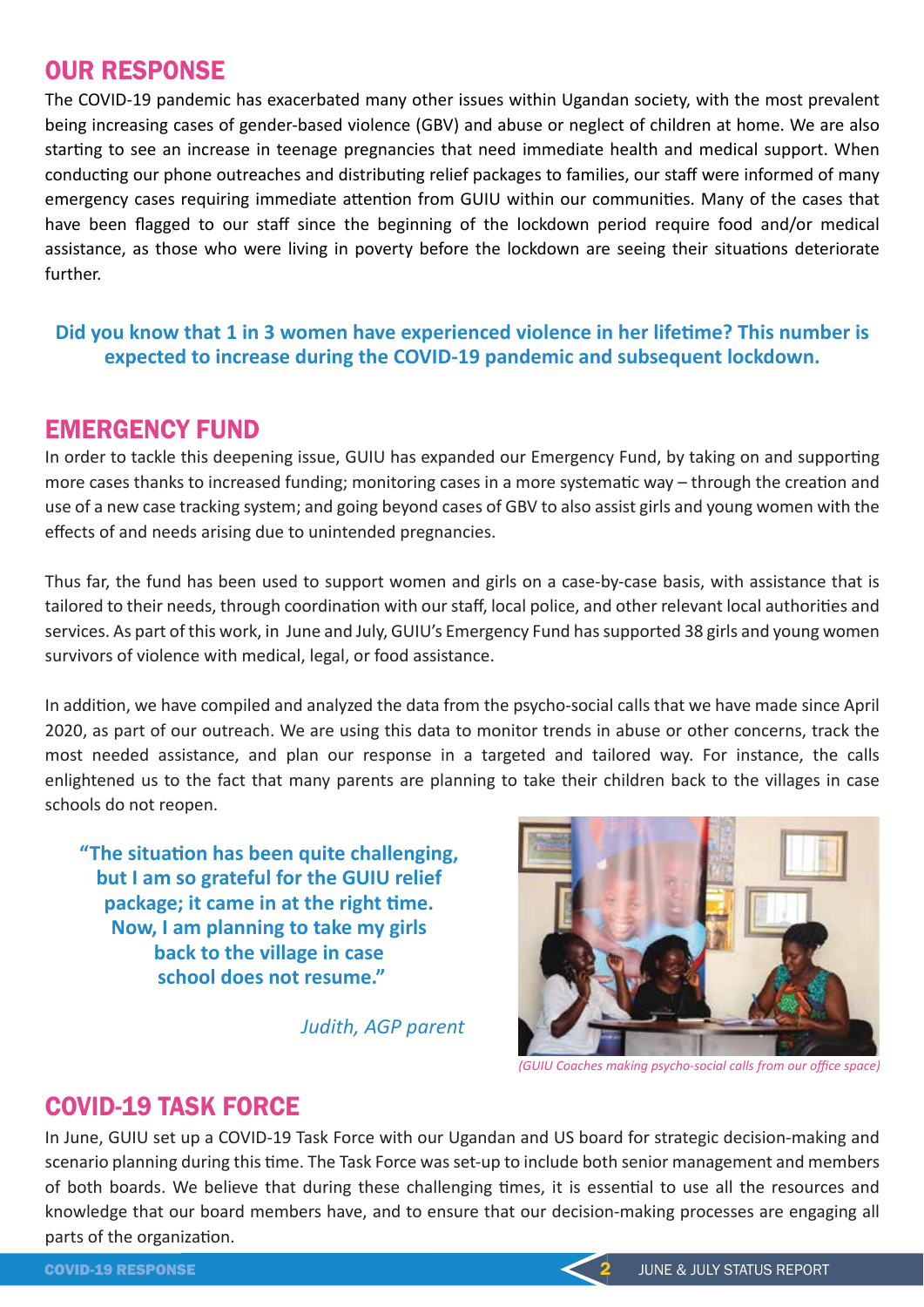# FAMILY RELIEF PACKAGE DISTRIBUTION



*(Mother and daughter receiving a family relief package)*

During this period, we continued to distribute relief packages for families of the girls in our programs, patron teachers, Ni-Yetu community structures, and other community members at-risk of hunger. The relief packages included posho, beans, salt, soap, and sanitary pads. The distribution days were also used to check-up on the girls' wellbeing and to provide counselling to girls and their guardians around prevention of GBV and how to report cases, as well as around proper methods for prevention of COVID-19. The team also distributed an information sheet with each package featuring information on the prevention of GBV and COVID-19.

In June and July, we distributed a further 450 packages, reaching our target of reaching a total of 2,000 families.

### MAZURI-MADE FACEMASKS

Our Mazuri Designs Hub staff have produced colorful, washable facemasks for our staff, Coaches, and program participants. The young women trainees in the Mazuri Designs course also received a mask, which are mandatory to wear during training sessions, as well as learned how to make them on our sewing machines.

So far, the team has produced 1,000 facemasks, and are currently working to make a further 1,000 for the Bringing Voices Together project. We have also been selling masks alongside our other Mazuri Designs Hub products.



*(Mazuri Designs trainees wearing masks they learned to make)*

### COMMUNITY HEALTH DRIVE & HEALTH CAMP

GUIU has been reaching out to our communities in innovative ways to spread messaging around COVID-19 and the prevention of GBV. On 25 June, our program team held a community health drive in Nakawa division with support from our partners, Action 4 Health Uganda, Naguru Teenage Information and Health Centre, and Kampala City Council Authority. Our team drove through communi�es in a special, colorful health van, spreading health messages via loudspeaker and distributing critical information materials on sexual and reproductive health (SRH), GBV prevention, and COVID-19.



*(GUIU van and Youth Truck preparing to head off into the communities)*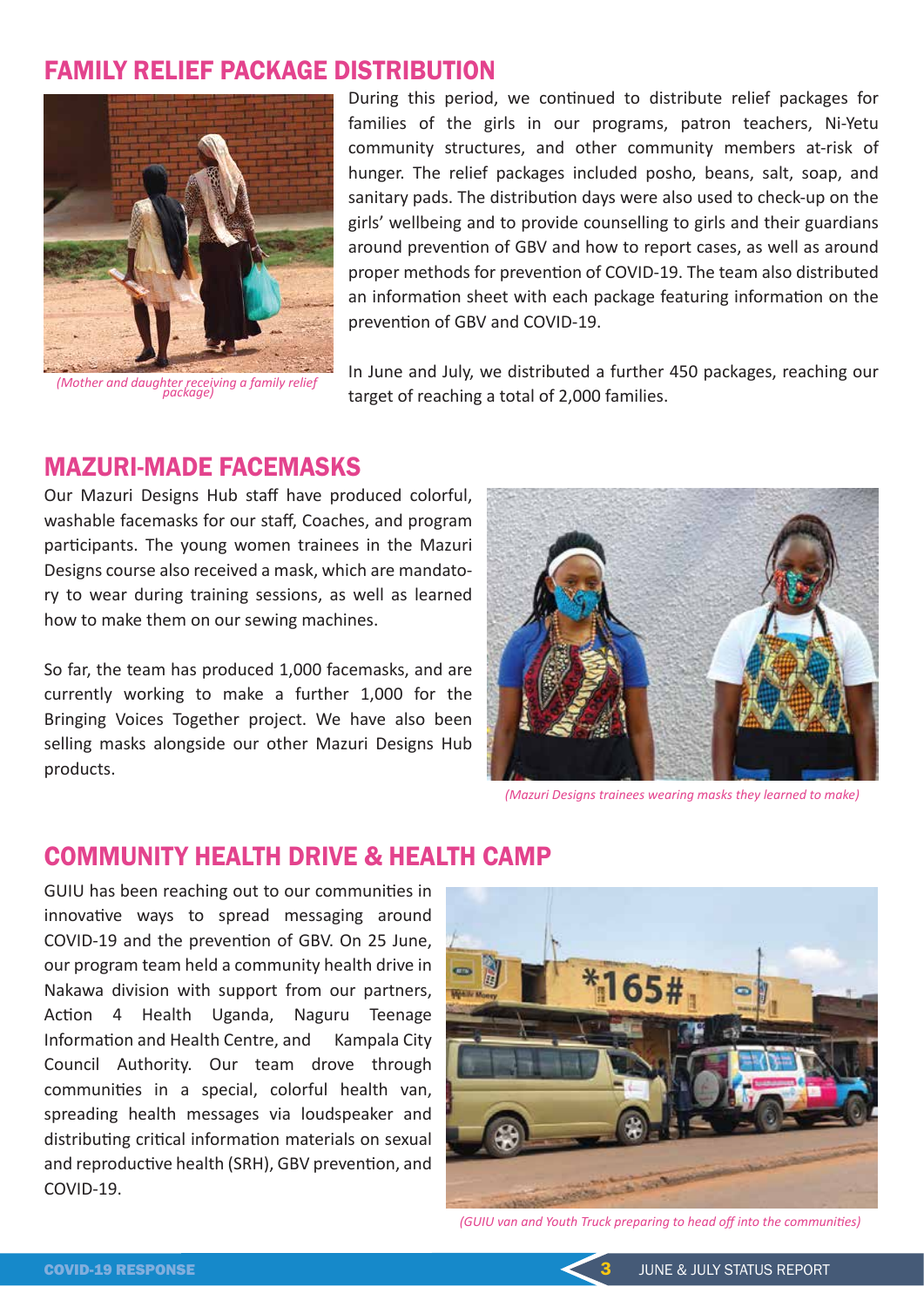

*(Coach Hajara handing out health information to community members)* 



*(Coach Clare talking to young boys about sexual and reproductive health)* 

Our team also held a three-day Health Camp from 22 – 24 June in Namuwongo, reaching a total of 248 people with family planning services, HIV testing and counseling, STI treatment, and more. This included 67 girls and women, who we specifically reached out with sexual and reproductive health (SRH) advice and assistance. Unfortunately, we have noticed an increase in women's fear of accessing SRH services during this time due to many women being forced to stay at home and existing gender norms being further entrenched.

# COMING SOON: BRINGING VOICES TOGETHER PROJECT

Our team collectively designed a new project, the Bringing Voices Together (BVT) Project, to respond to the specific issues and needs that adolescents and youth are facing as a result of COVID-19 and lockdown measures.

Between March 30 and April 28 2020, a total of 3,280 cases of GBV were reported to police, according to the Ministry of Gender, Labor and Social Development. There have been increased reports of girls being approached regarding sexual exploitation, and being harassed or abused by family members at home (New Vision, 2020). Furthermore, it also still unknown when schools will reopen, if at all, in the year, leaving many girls without access to education. The government has started classes via radio and TV, however, many adolescents don't have access to these, or their parents don't prioritize their learning at home.

In response to these issues, GUIU has determined to support communities, especially adolescents and youth, to amplify their voices on these issues and come together to discuss different, urgent matters. In our recent phone consultations with communities, many members mentioned that they want and need to talk as a community about issues such as increased unintended pregnancies, abuse of power, ending the culture of silence around GBV, and sexual exploitation, amongst others.

Bringing Voices Together will be uniquely implemented through small dialogue circles on key concerns for adolescent girls and boys, ages 9 to 15 years; and community campaigns through online platforms, working with partners, hosting radio talk shows, and community health drives.

We are currently in the community mapping phase of the project and will launch the project in early August 2020, so watch this space for more information and to see our first activities!

**"Women-led organizations have transformed themselves almost overnight into humanitarian organizations, distributing desperately needed food and hygiene** products along with essential public health information."

*Susan Blaustein, ED and Founder of our partner, WomenStrong International*

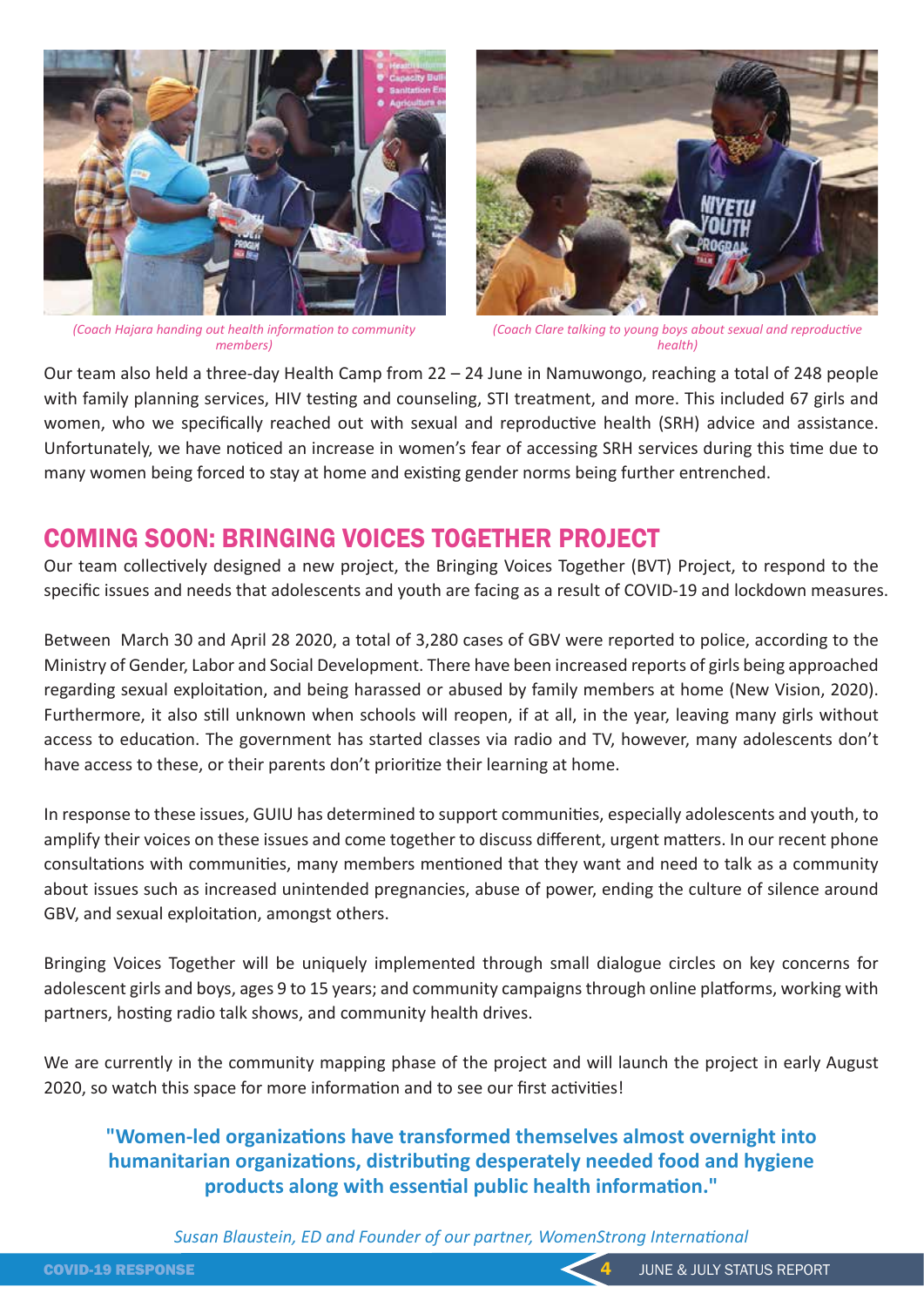# MEDIA & OUTREACH

In June and July, we have continued our youth-friendly social media outreach to communicate with our supporters, program participants, and the wider public to spread vital messages at this time. We reached 12,311 people with our COVID-19 related posts in these months, which had over 1,700 engagements in the form of likes, re-tweets, etc. We also launched our new Vlog series as an interactive way to spread information and inspiration online.

Our Executive Director, Monica Nyiraguhabwa, joined Michelle Obama for [a virtual webinar](https://www.youtube.com/watch?v=eRAOEgzh3i8&list=PLZeIU0K1Gzx1wY9W5l2m-F-0uhXxM4RdI) organized by our partner, Girls Opportunity Alliance. She had the chance to be inspired by Michelle and others while also sharing about GUIU's work to support girls during the COVID-19 pandemic.





We have launched weekly radio talk shows! Every Thursday, our team and girls are hostin conversations on Family Radio 105.3FM throughout Uganda, discussing different topics such as life skills, GBV and COVID-19 prevention, menstrual hygiene, and more.

*(Spreading messages to prevent violence through family radio shows)*



Ugandan famous TV personality, MC Ibrah, also featured our work in the Ni-Yeti Youth Program, including interviews with our Executive Director, Monica Nyiraguhabwa, and our Coach, Clare Akumu, for a segment on [GBV in Uganda.](https://www.youtube.com/watch?v=dcsRZInKi0k) The story features community voices on GBV and shows what GUIU is doing to prevent future cases by supporting and encouraging youth.